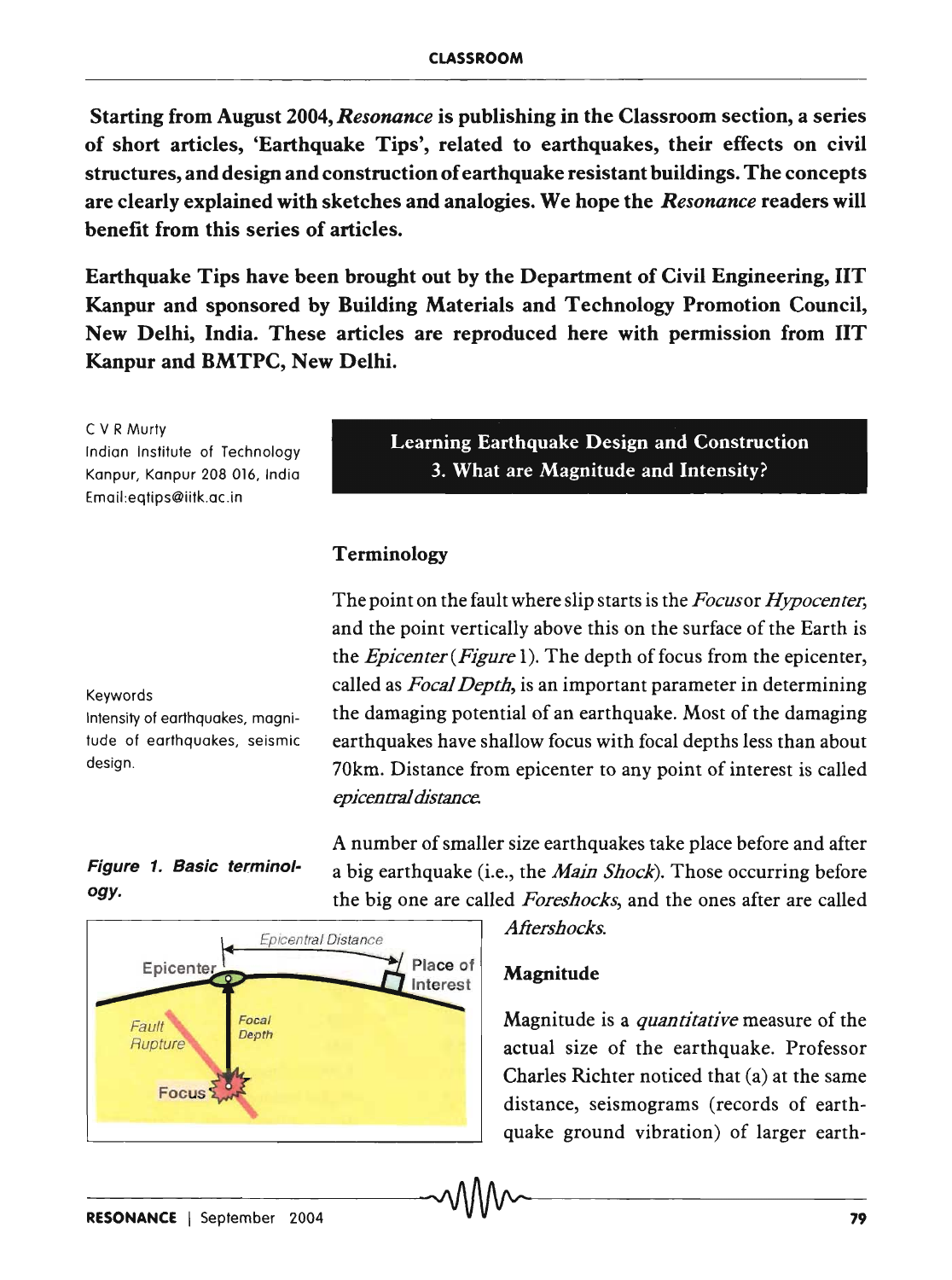quakes have bigger wave amplitude than those of smaller earthquakes; and (b) for a given earthquake, seismograms at farther distances have smaller wave amplitude than those at close distances. These prompted him to propose the now commonly used magnitude scale, the *Richter Scale.* It is obtained from the seismograms and accounts for the dependence of waveform amplitude on epicentral distance. This scale is also called *Local Magnitude scale.* There are other magnitude scales, like the *Body Wave Magnitude, Surface Wave Magnitude* and *Wave Energy Magnitude.* These *numericalmagnitude* scales have no upper and lower limits; the magnitude of a very small earthquake can be zero or even negative.

An increase in magnitude  $(M)$  by 1.0 implies 10 times higher waveform amplitude and about 31 times higher energy released. For instance, energy released in a *M*7.7 earthquake is about 31 times that released in a *M6.7* earthquake, and is about 1000  $(2.31\times31)$  times that released in a M5.7 earthquake. Most of the energy released goes into heat and fracturing the rocks, and only a small fraction of it (fortunately) goes into the seismic waves that travel to large distances causing shaking of the ground enroute and hence damage to structures. *(Did you know?* The energy released by a *M6.3* earthquake is equivalent to that released by the 1945 Atom Bomb dropped on Hiroshima!!)

Earthquakes are often classified into different groups based on their size *(Table* 1). Annual average number of earthquakes across the Earth in each of these groups is also shown in the

| Group      | Magnitude    | Annual Average Number                    |  |
|------------|--------------|------------------------------------------|--|
| Great      | 8 and higher |                                          |  |
| Major      | $7 - 7.9$    | 18                                       |  |
| Strong     | $6 - 6.9$    | 120                                      |  |
| Moderate   | $5 - 5.9$    | 800                                      |  |
| Light      | $4 - 4.9$    | 6,200 (estimated)                        |  |
| Minor      | $3 - 3.9$    | 49,000 (estimated)                       |  |
| Very Minor | < 3.0        | $M2-3$ : ~1,000/day; $M1-2$ : ~8,000/day |  |

#### Table 1. Global occurrence of earthquakes.

Source: http::/neic.usgs.gov/ neis/eqlists/eqstats.html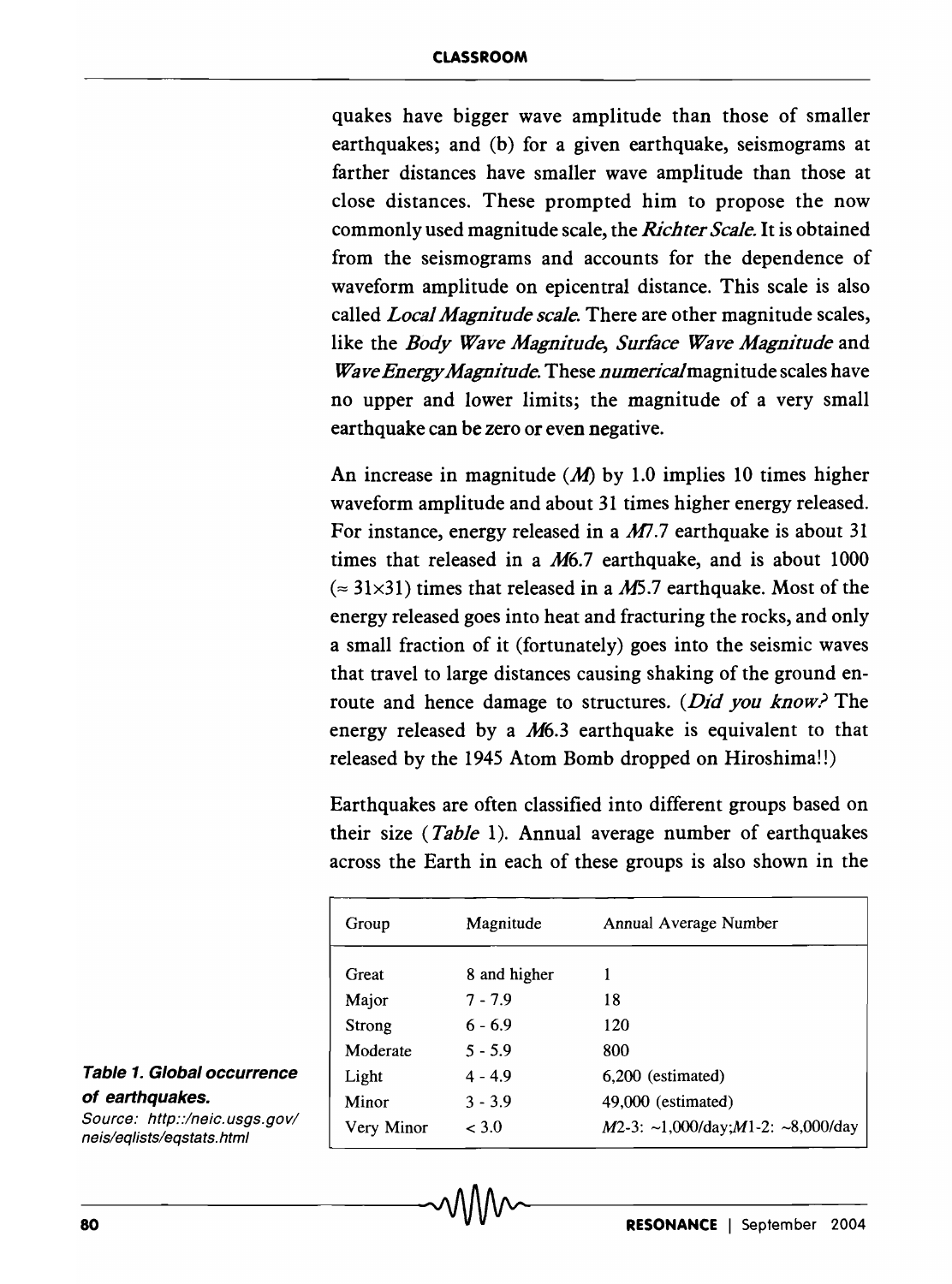#### Intensity VIII - Destruction of Buildings

(a) Fright and panic. Also, persons driving motorcars are disturbed. Here and there branches of trees break off. Even heavy furniture moves and partly overturns. Hanging lamps are damaged in part.

(b) Most buildings of Type C suffer damage of Grade 2, and few of Grade 3. Most buildings of Type B suffer damage of Grade 3, and most buildings of Type A suffer damage of Grade 4. Occasional breaking of pipe seams occurs. Memorials and monuments move and twist. Tombstones overturn. Stonewalls collapse.

(c) Smalllandslips occur in hollows and on banked roads on steep slopes; cracks develop in ground up to widths of several centimeters. Water in lakes becomes turbid. New reservoirs come into existence. Dry wells refill and existing wells become dry. In many cases, changes in flow and level of water are observed.

Note:· Type A structures - rural constructions; Type B - ordinary masonry constructions; Type C - Well-built structures; Single, Few - about 5%; Many - about 50%; Most - about 75%; Grade 1 Damage - Slight damage; Grade 2 - Moderate damage; Grade 3 - Heavy damage; Grade 4 - Destruction; Grade 5 - Total damage.

table; it indicates that on an average one *Great Earthquake*  occurs each year.

Table 2. Description of shaking intensity VIII as per MSK scale.

### Intensity

Intensity is a *qualitative* measure of the actual shaking at a location during an earthquake, and is assigned as *Roman Capital Numerals.* There are many intensity scales. Two commonly used ones are the *Modified Mercalli Intensity (MMl) Scale* and the *MSK ScaJe.* Both scales are quite similar and range from I (least perceptive) to XII (most severe). The intensity scales are based on three features of shaking - perception by people and animals, performance of buildings, and changes to natural surroundings. *Table* 2 gives the description of Intensity VIII on MSK Scale.

The distribution of intensity at different places during an earthquake is shown graphically using *isoseismals,* lines joining pla-

ces with equal seismic intensity *(Figure 2).* 

# Basic Difference: Magnitude versus Intensity

*Magnitude* of an earthquake is a measure of its size. For instance, one can measure the size of an earthquake by the amount of strain



#### Figure 2. Isoseismal Map of the 2001 Bhuj (India) Earthquake (MSK Intensity) Source: http::/www.nicee.org/

nicee/EQReports/Bhui/isoseismal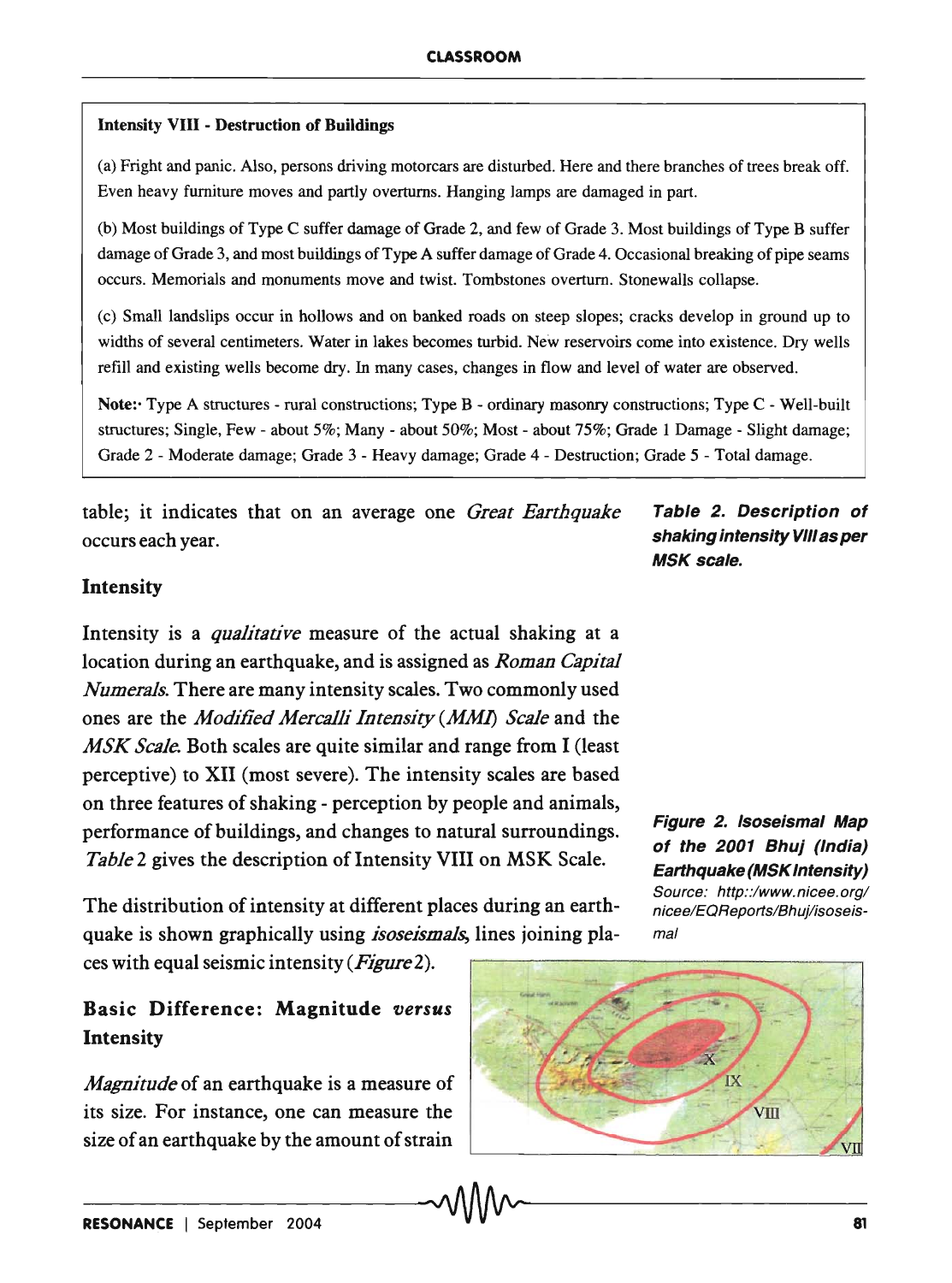

Figure 3. Reducing illumination with distance from an electric bulb.

energy released by the fault rupture. This means that the magnitude of the earthquake is a *single*  value for a given earthquake. On the other hand, in *tensity* is an indicator of the severity of shaking generated at a given location. Clearly, the severity of shaking is much higher near the epicenter than farther away. Thus, during the same earthquake of a certain magnitude, different locations experience different levels ofintensity.

To elaborate this distinction, consider the analogy of an electric bulb *(Figure* 3). The illumination at a location near a *100- Watt* bulb is higher than that farther away from it. While

the bulb releases *100 Watts* of energy, the intensity of light (or illumination, measured in *lumens)* at a location depends on the wattage of the bulb and its distance from the bulb. Here, the size of the bulb *(100- Watt)* is like the magnitude of an earthquake, and the illumination at a location like the intensity of shaking at that location.

# Magnitude and Intensity in Seismic Design

One often asks: *Can my building withstand a magnitude 7.0 earthquake?* But, the M7.0 earthquake causes different shaking intensities at different locations, and the damage induced in buildings at these locations is different. Thus, indeed it is particular levels of intensity of shaking that buildings and structures are designed to resist, and not so much the magnitude. The *peak ground acceleration* (PGA), i.e., maximum acceleration experienced by the ground during shaking, is one way of quantifying the severity of the ground shaking. Approximate empirical correlations are available between the MM intensities and thePGA that maybe experienced (e.g., *Table3).* For instance, during the 2001 Bhuj earthquake, the area enclosed by the isoseismal VIII *(Figure* 2) may have experienced a PGA of about O.25-0.30g. However, now strong ground motion records from seismic instruments are relied upon to quantify destructive